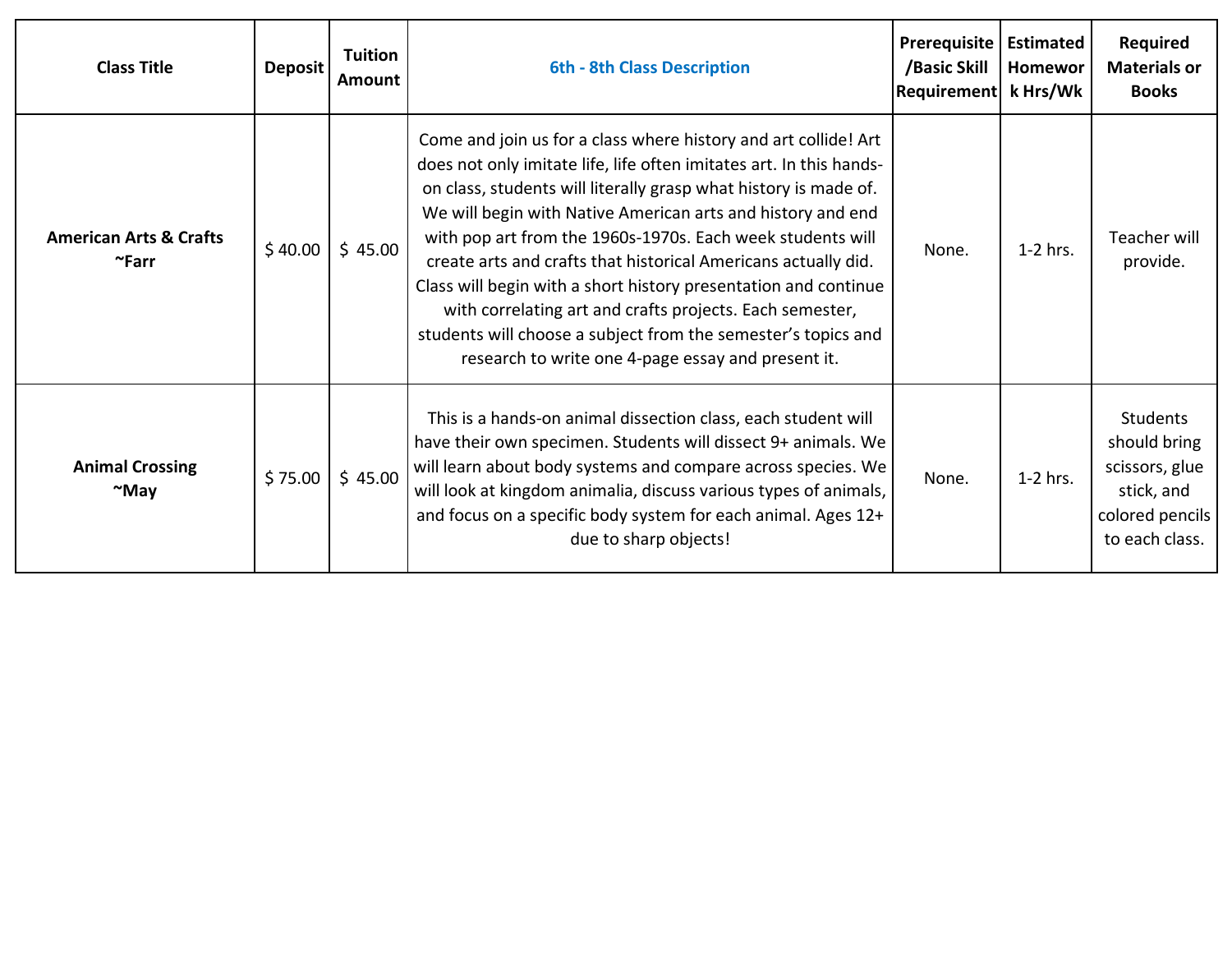| <b>App Inventors ONLINE</b><br>$~\tilde{}$ Rose | \$40.00 | \$45.00 | In this class students will design and program fully functional<br>apps, which can be downloaded and run on any Android<br>device. The App Inventors curriculum develops computational<br>thinking skills so students learn to think like a computer!<br>Students will use MIT App Inventor, a blocks-based<br>programming language that runs in the Chrome browser.<br>Through this class, students build their digital confidence and<br>become empowered to create, rather than just use technology<br>in their lives. Requirements: Computer with Chrome browser<br>and an android device to run the MIT App Inventor App for app<br>testing. | Previous<br>coding<br>experience is<br>a plus, but<br>isn't<br>required.<br>This is an<br>excellent<br>next step for<br>Scratch<br>coders. | 0-90 mins. | This course<br>requires a<br>computer with<br>internet access<br>and Chrome<br>browser and an<br>Android device<br>(phone or<br>tablet) with<br>internet access<br>(doesn't need<br>to have cell<br>service.) |
|-------------------------------------------------|---------|---------|---------------------------------------------------------------------------------------------------------------------------------------------------------------------------------------------------------------------------------------------------------------------------------------------------------------------------------------------------------------------------------------------------------------------------------------------------------------------------------------------------------------------------------------------------------------------------------------------------------------------------------------------------|--------------------------------------------------------------------------------------------------------------------------------------------|------------|---------------------------------------------------------------------------------------------------------------------------------------------------------------------------------------------------------------|
| <b>Art Masters</b><br>~Waller                   | \$35.00 | \$45.00 | Learn about famous artists by making COOL PROJECTS that are<br>based on their work and methods. We'll draw, paint, sculpt,<br>and print our way through the year. SO MUCH FUN!                                                                                                                                                                                                                                                                                                                                                                                                                                                                    | Listen and<br>follow<br>directions.                                                                                                        | 0          | None.                                                                                                                                                                                                         |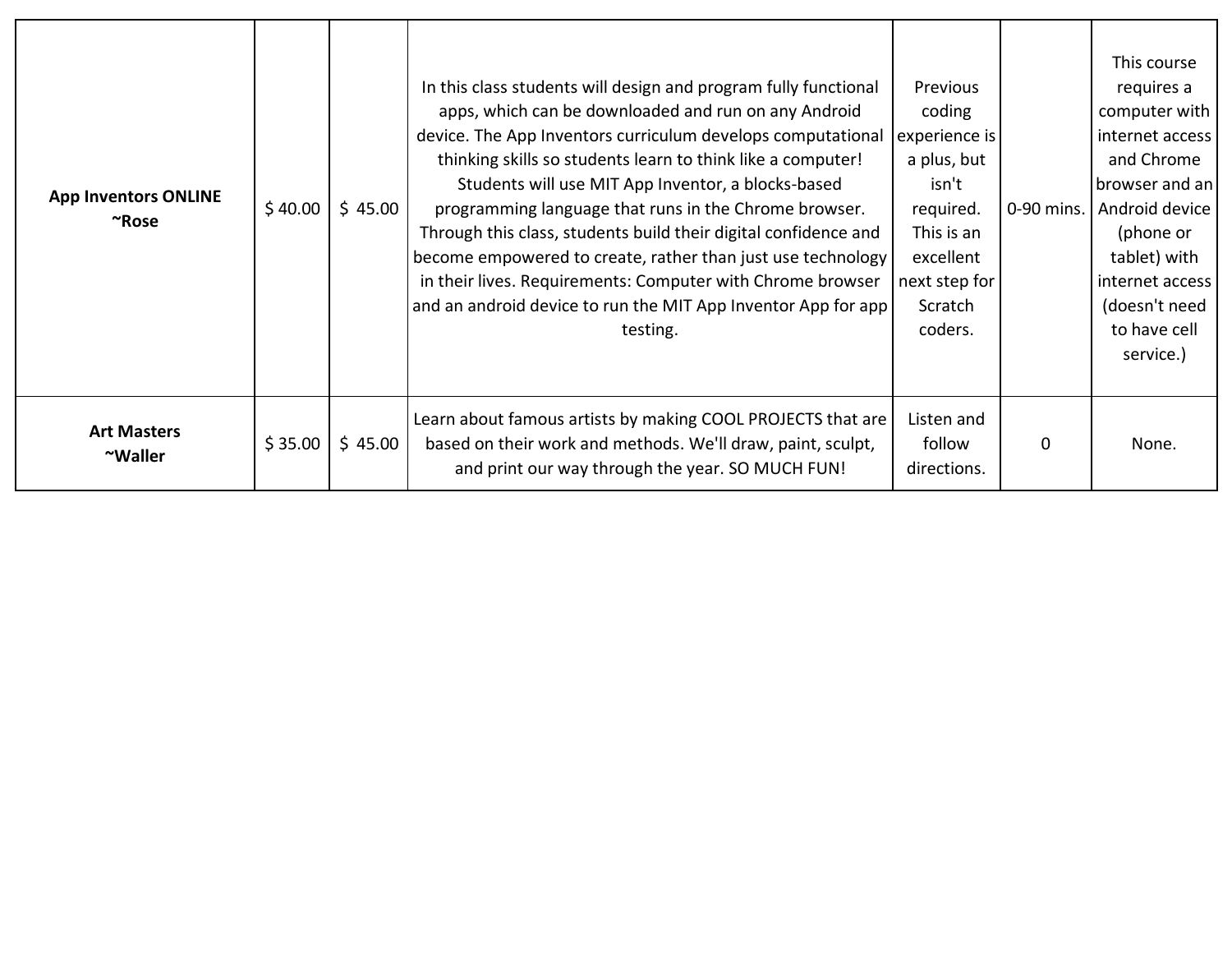| <b>Confident Communication</b><br>~Black | \$50.00 | \$45.00 | Reading and writing go together like peas and carrots, but we<br>need the side of mashed potatoes and gravy too! Confident<br>Communication is a dual focus course that builds grammar and<br>public speaking skills, equipping students to be excellent all-<br>around communicators. During the first semester, students<br>deep dive into how to utilize the English language through<br>grammar and mechanics. The content moves beyond the<br>primary adjectives to appositives, verbals, complex sentence<br>building, and properly punctuating it all. Then during the<br>second semester, students practice the art of public speaking.<br>Students learn to speak clearly and comfortably in front of<br>peers and gain the confidence and knowledge to present<br>themselves and their ideas in many situations, from informal to<br>formal. Activities include delivering a radio commercial,<br>presenting a biography, developing an about me narrative to<br>use in a job interview situation, correctly using a visual aid, and<br>the mechanics of body language, eye contact, and tone to<br>enhance any speech or presentation. In the age of social<br>media, commanding the English language and speaking<br>confidently to present yourself in a public arena is a valuable<br>competence that serves students well. All content and<br>assignments are hosted through KHHC Google classroom. | 6th grade<br>reading level,<br>keyboarding,<br>and basic<br>computer<br>skill. | 1-2 hrs. | Black ink pen,<br>notebook<br>paper, and<br>computer with<br>a printer. A<br>student choice<br>Biography the<br>second<br>semester. All<br>other content<br>and supplies<br>provided. |
|------------------------------------------|---------|---------|--------------------------------------------------------------------------------------------------------------------------------------------------------------------------------------------------------------------------------------------------------------------------------------------------------------------------------------------------------------------------------------------------------------------------------------------------------------------------------------------------------------------------------------------------------------------------------------------------------------------------------------------------------------------------------------------------------------------------------------------------------------------------------------------------------------------------------------------------------------------------------------------------------------------------------------------------------------------------------------------------------------------------------------------------------------------------------------------------------------------------------------------------------------------------------------------------------------------------------------------------------------------------------------------------------------------------------------------------------------------------------------------------------------------|--------------------------------------------------------------------------------|----------|---------------------------------------------------------------------------------------------------------------------------------------------------------------------------------------|
|------------------------------------------|---------|---------|--------------------------------------------------------------------------------------------------------------------------------------------------------------------------------------------------------------------------------------------------------------------------------------------------------------------------------------------------------------------------------------------------------------------------------------------------------------------------------------------------------------------------------------------------------------------------------------------------------------------------------------------------------------------------------------------------------------------------------------------------------------------------------------------------------------------------------------------------------------------------------------------------------------------------------------------------------------------------------------------------------------------------------------------------------------------------------------------------------------------------------------------------------------------------------------------------------------------------------------------------------------------------------------------------------------------------------------------------------------------------------------------------------------------|--------------------------------------------------------------------------------|----------|---------------------------------------------------------------------------------------------------------------------------------------------------------------------------------------|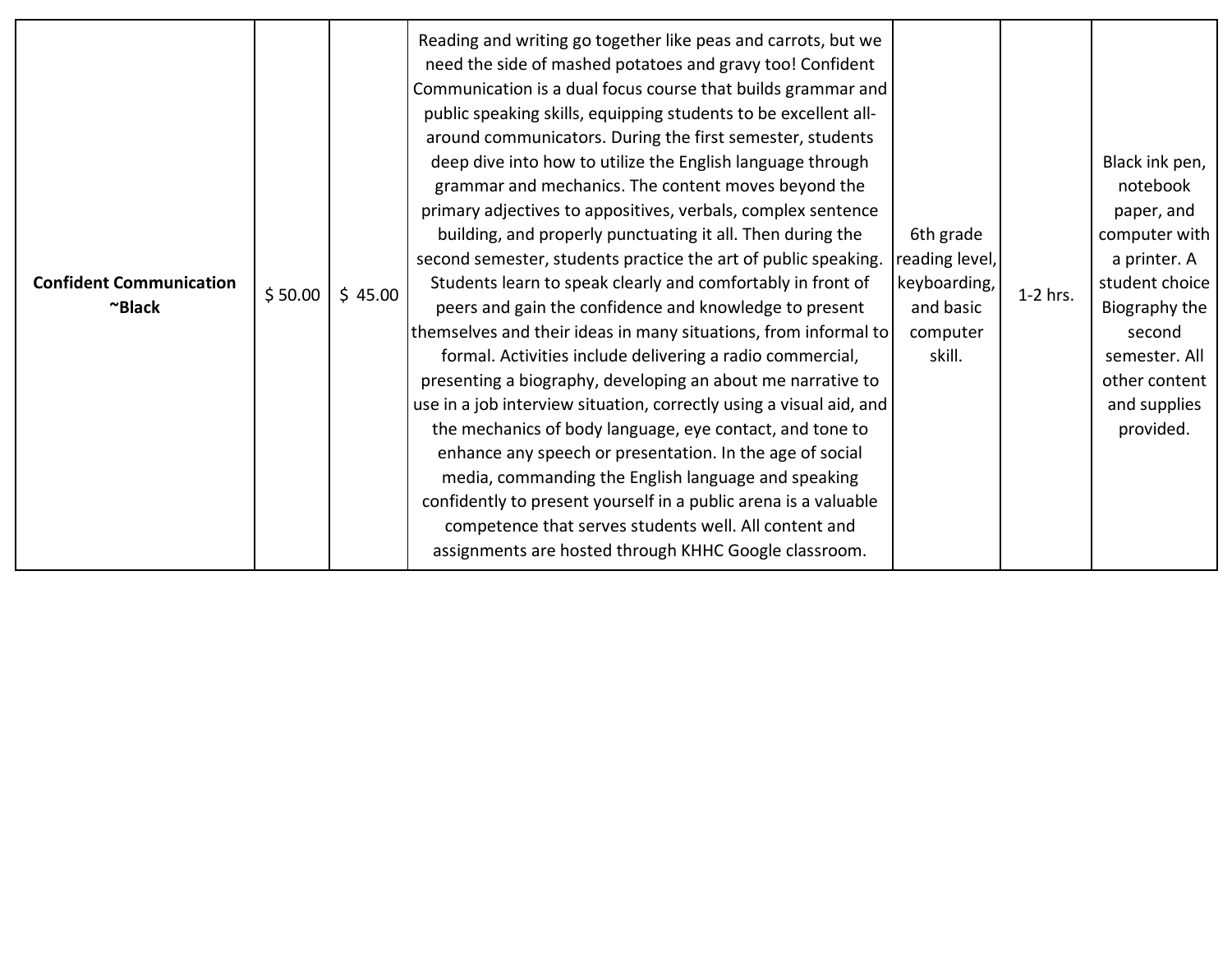| <b>Junk Drawer Robotics 1</b><br>~Rose                                                                 | \$65.00 | \$45.00 | Junk Drawer Robotics emphasizes different aspects of robotics<br>while students build their own machines and robots in order to<br>develop their mechanical and electrical knowledge and skills.<br>The Junk Drawer Robotics curriculum brings together a<br>scientific inquiry and engineering design approach to learning<br>that encourages students to develop their own knowledge and<br>problem solving skills. Weekly projects completed in class will<br>either be guided builds or have students planning, designing<br>and building their own projects out of household "junk". Each<br>project will focus on highlighting the design and function of a<br>different aspect of a robot. Projects in this level will focus on<br>the physical moving parts, which power robots, and an<br>introduction to circuits and motors. | None. | $^{\sim}$ 1 hr. | Provided by<br>teacher. |
|--------------------------------------------------------------------------------------------------------|---------|---------|-----------------------------------------------------------------------------------------------------------------------------------------------------------------------------------------------------------------------------------------------------------------------------------------------------------------------------------------------------------------------------------------------------------------------------------------------------------------------------------------------------------------------------------------------------------------------------------------------------------------------------------------------------------------------------------------------------------------------------------------------------------------------------------------------------------------------------------------|-------|-----------------|-------------------------|
| <b>Lemonade to Millionaire:</b><br><b>Learning to Create a Micro</b><br><b>Business</b><br>$~\sim$ May | \$50.00 | \$45.00 | This course will help young entrepreneurs learn to create and<br>run a micro business. A micro business is simple to start,<br>usually home-based, low risk, educational and easy for a busy<br>student to run. This course will help students establish, a<br>business plan, learn what pitfalls to avoid when starting a<br>micro business and resources to get a young entrepreneur<br>started making money running their own micro business. Skills<br>such as time management, customer service, how to overcome<br>shyness, bookkeeping to track your income and expenses, how<br>to express yourself confidently, and marketing will be covered.<br>This course will be perfect for 7th -9th grade students who are<br>highly motivated and interested in learning about ways to<br>make money.                                  | None. | None.           | None.                   |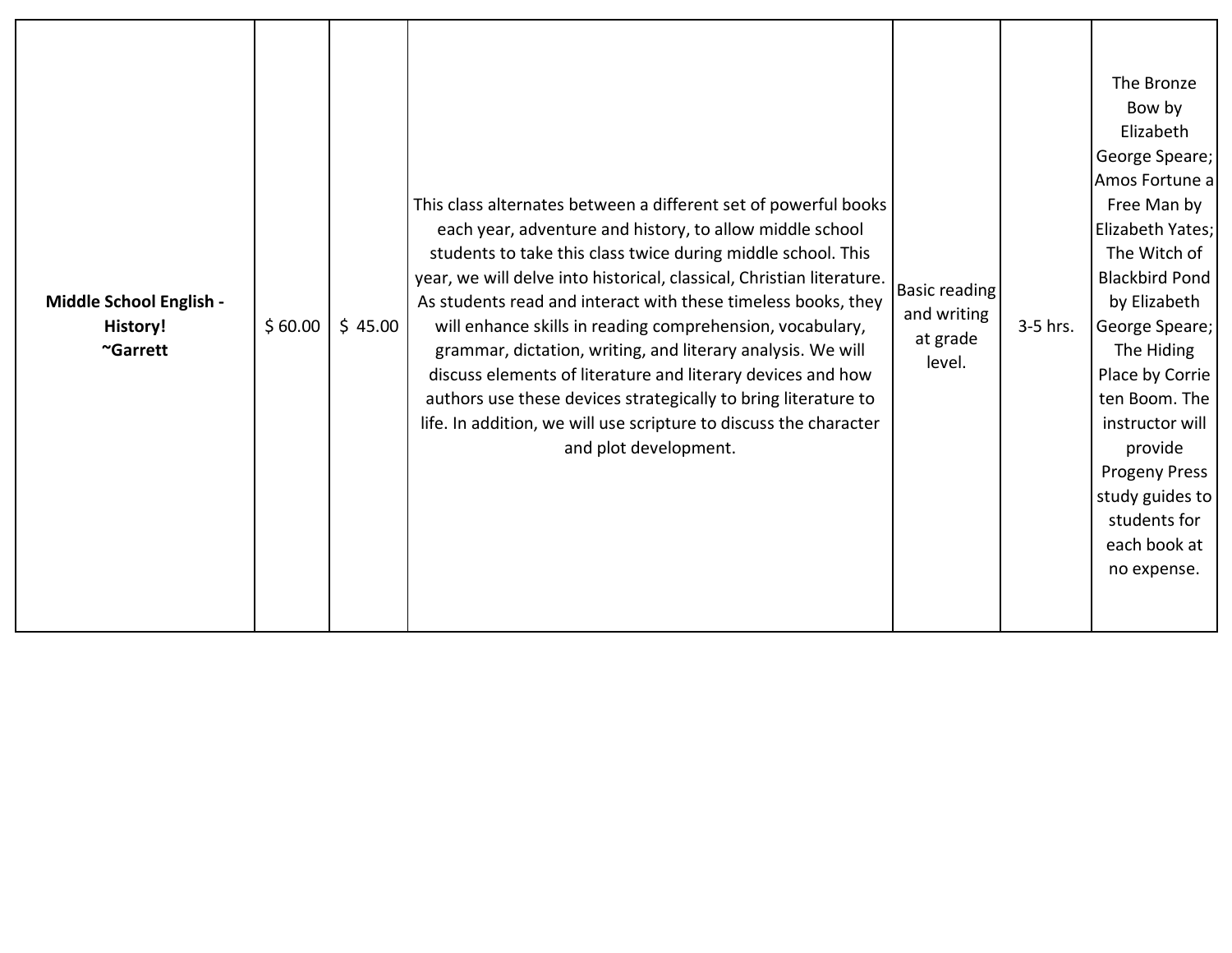| <b>Middle School Math - ONLINE</b><br>$~\sim$ May                                | \$30.00 | \$45.00 | Middle School Math is an engaging and rigorous course<br>intended for 6th and 7th grade students. This course will cover<br>math concepts like working with fractions, solving equations,<br>performing operations with negative numbers and more. The<br>curriculum is comprehensive and assumes a solid foundation in<br>basic math facts. Interested students should be fluent in<br>conventional math operations. During class we will cover 3-4<br>lessons from the text. Students will then complete weekly<br>homework assignments. Included with the course are<br>comprehensive recorded lessons on each topic which can be<br>easily accessible on any device or laptop.                                                                   | None.                                                                                                     | 3-4 hrs.         | Fundamentals<br>of Math Grade<br>7 Student Text<br>(3rd Edition)<br>This is the<br>newest edition<br>with the white<br>background<br>and the Ferris<br>Wheel on the<br>cover. |
|----------------------------------------------------------------------------------|---------|---------|------------------------------------------------------------------------------------------------------------------------------------------------------------------------------------------------------------------------------------------------------------------------------------------------------------------------------------------------------------------------------------------------------------------------------------------------------------------------------------------------------------------------------------------------------------------------------------------------------------------------------------------------------------------------------------------------------------------------------------------------------|-----------------------------------------------------------------------------------------------------------|------------------|-------------------------------------------------------------------------------------------------------------------------------------------------------------------------------|
| <b>Middle School Surval Skills -</b><br><b>Fall Semester</b><br>~Black/Swaringen | \$30.00 | \$45.00 | Yes, the Middle School years can be a minefield and a tough<br>transition. This half-semester fall elective course teaches<br>middle school students practical organization, study skills,<br>planning, note-taking, and ownership in executing a successful<br>school week and year. Middle school coursework includes<br>more homework, and learning to be independent and take<br>control of learning is crucial. The class will also cover informal<br>and formal communication with peers, parents, and other<br>adults in authority in their life. The class incorporates the KHHC<br>google classroom platform and guides students on its<br>successful use. The class is taught by the team teaching duo of<br>Mrs. Black and Mrs. Swarigen. | None.                                                                                                     | 1 <sub>hr.</sub> | A student<br>agenda (digital<br>or paper) by<br>recommendati<br>on of the<br>teacher                                                                                          |
| <b>Physical Science</b><br>~J. Brock                                             | \$50.00 | \$45.00 | This course is geared toward 8th grade, but students with a<br>good math foundation should be fine. Physical Science using<br>Apologia's middle school curriculum. See Apologia's website<br>for a detailed course description. Class time will focus on<br>concept reinforcement and labs/demos.                                                                                                                                                                                                                                                                                                                                                                                                                                                    | Competent<br>in 7th grade<br>math skills.<br>Use of<br>Calculator,<br><b>Basic</b><br>Computer<br>Skills. | 2 hrs.           | Apologia<br>Physical<br>Science<br>Textbook                                                                                                                                   |